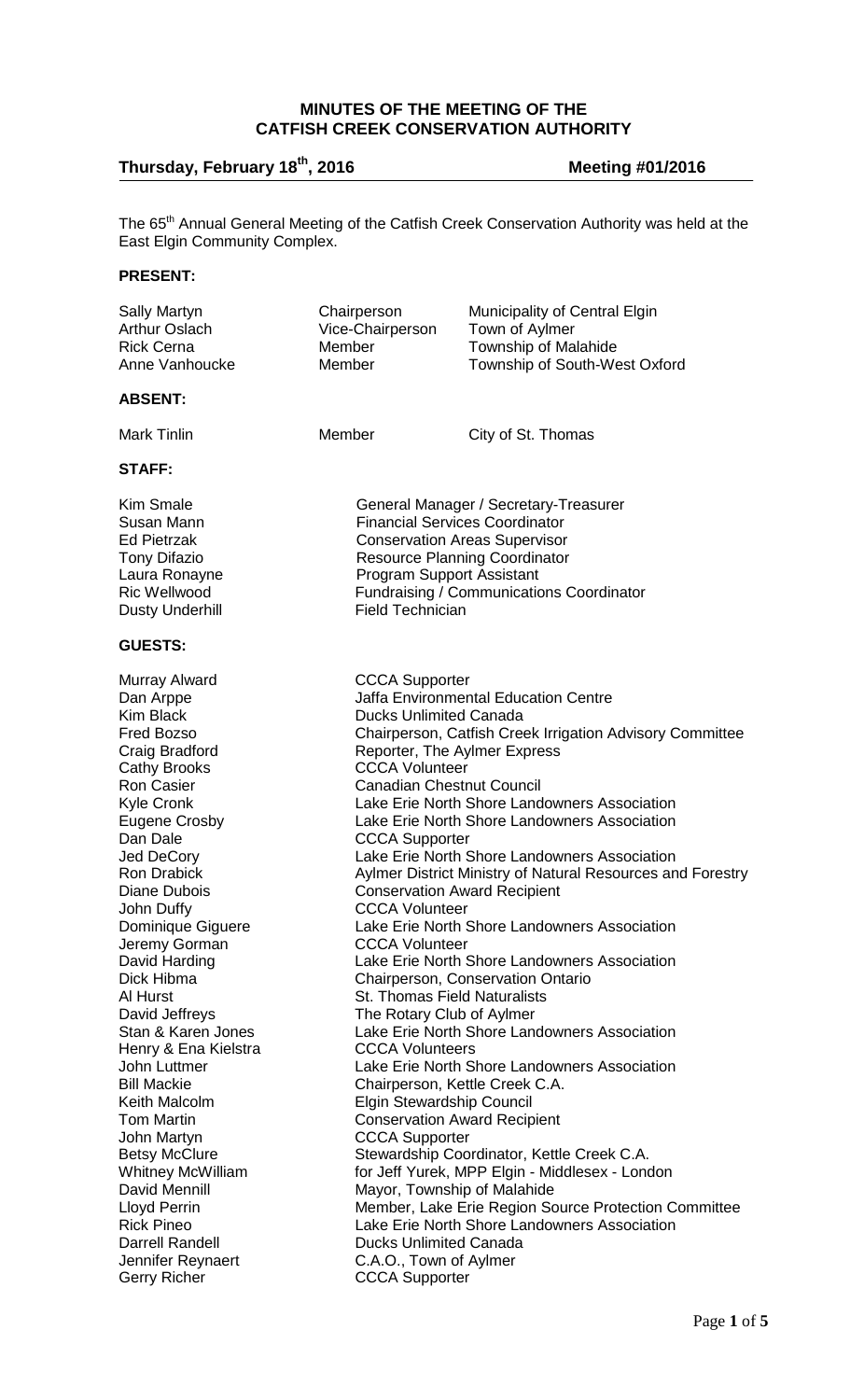| Jackie Rochefort                | <b>Elgin Hiking Trail Club</b>               |
|---------------------------------|----------------------------------------------|
| <b>Josh Sayers</b>              | <b>Guest Speaker</b>                         |
| Al Sharpe                       | Director, Elgin Hiking Trail Club            |
| <b>Megan Siemens</b>            | Auditor, Graham Scott Enns                   |
| Duncan Sinclair                 | Teacher, Environmental Leadership Program    |
| Marvin & Nina Sjoerdsma         | Lake Erie North Shore Landowners Association |
| DJ Smale                        | <b>CCCA Supporter</b>                        |
| <b>Todd Sprague</b>             | Hamilton Ward & Cathers Insurance            |
| <b>Bruce &amp; Penny Tolmie</b> | <b>CCCA Supporters</b>                       |
| Elizabeth VanHooren             | General Manager, Kettle Creek C.A.           |
| Roger Vanhoucke                 | <b>CCCA Supporter</b>                        |

## **WELCOME / CALL TO ORDER:**

Chairperson Martyn welcomed everyone to the  $65<sup>th</sup>$  Annual General Meeting of the Catfish Creek Conservation Authority and called the proceedings to order at (2:10 p.m.).

#### **ADOPTION OF AGENDA:**

| Motion # 01/2016 | A. Oslach | R. Cerna | <b>CARRIED</b> |
|------------------|-----------|----------|----------------|
|                  |           |          |                |

THAT, the Agenda for the Annual General Meeting be adopted as circulated.

## **DISCLOSURE OF PECUNIARY INTEREST:**

No one had a pecuniary interest to disclose at this time.

#### **INTRODUCTIONS:**

Chairperson Martyn introduced the Catfish Creek Conservation Authority Board of Directors, Staff, and Special Guests in attendance.

She asked Dick Hibma, Chairperson of Conservation Ontario to say a few words about the role of Conservation Ontario and the Review of the Conservation Authorities Act initiated by the Ministry of Natural Resources and Forestry in 2015.

## **ADOPTION OF MINUTES:**

Motion # 02/2016 A. Vanhoucke A. Oslach CARRIED

THAT, the Minutes of Full Authority Meeting # 10/2015 (December 10, 2015), be accepted as circulated.

Motion # 03/2016 A. Oslach R. Cerna CARRIED

THAT, the Minutes of Personnel / Finance Committee Meeting # PF 01/2016 (January 22, 2016), be accepted as circulated.

#### **2015 AUDITED FINANCIAL STATEMENTS:**

Megan Siemens of Graham Scott Enns Chartered Accountants presented the 2015 Financial Statements and Auditor's Report for the Catfish Creek Conservation Authority.

She stated that the Financial Statements present fairly, in all material respects, the statement of financial position of the CCCA as at December 31, 2015, and the statements of operations and accumulated surplus, changes in net assets, and cash flow for the year then ended in accordance with Canadian accounting standards for public sector entities.

The audience was advised that full copies of the Financial Statements are available at the CCCA Office upon request.

| Motion # 04/2016 | A. Vanhoucke | A. Oslach | <b>CARRIED</b> |
|------------------|--------------|-----------|----------------|
|------------------|--------------|-----------|----------------|

THAT, the Financial Statements of the Catfish Creek Conservation Authority and Audit Findings Letter prepared by Graham Scott Enns LLP, as at December 31, 2015, be adopted as circulated.

#### **CHAIRPERSON'S MESSAGE:**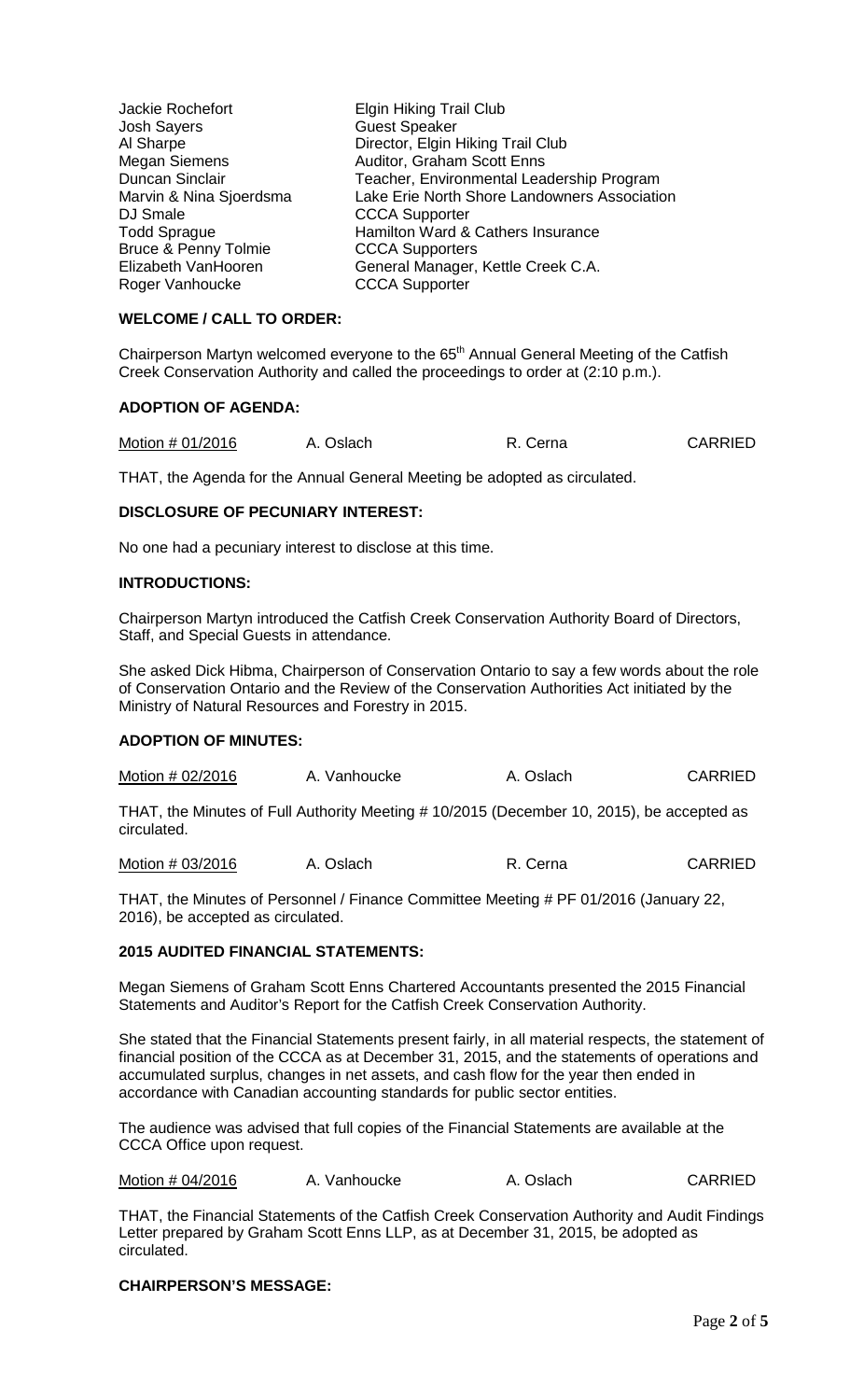Chairperson Martyn delivered her Annual Message to the audience. A condensed version is included on the first page of the 2015 Annual Report.

## **ANNUAL REPORT PRESENTATION:**

The General Manager / Secretary-Treasurer presented the 2015 Annual Report noting that the cover photograph of the Springwater Forest Boardwalk was taken by Misty River Photography. He highlighted the many special recognition events outlined in the "CCCA In The Community" section of the report.

In addition to the Annual Report, the audience also received a copy of the new CCCA Trail Guide which was supported by the Government of Ontario through the Ministry of Health Promotion, the National Trails Coalition, Green Lane Community Trust and TD Friends of the Environment Foundation.

Motion # 05/2016 R. Cerna A. Vanhoucke CARRIED

THAT, the 2015 Annual Report be adopted as presented.

#### **ELECTION OF OFFICERS:**

Elizabeth VanHooren, General Manager of the Kettle Creek Conservation Authority was asked to conduct the elections for Chairperson and Vice-Chairperson for the year 2016.

Ms. VanHooren reviewed the election procedures and declared all offices vacant. She then read the names of the current members eligible to vote and asked for the appointment of two scrutineers in the event of an election.

Motion # 06/2016 A. Vanhoucke A. Oslach CARRIED

THAT, Susan Mann and Laura Ronayne act as scrutineers in the event of an election; and further,

THAT, the scrutineers distribute ballots to the eligible voting members, tabulate and report the results of the vote, and destroy all ballots.

Ms. VanHooren called for nominations for the position of Chairperson of the CCCA for 2016.

Anne Vanhoucke nominated Sally Martyn.

Nominations for Chairperson were called for a second and third time.

Motion # 07/2016 R. Cerna A. Vanhouke CARRIED

THAT, nominations for the position of Chairperson be closed.

Sally Martyn was acclaimed Chairperson for 2016.

Ms. VanHooren called for nominations for the position of Vice-Chairperson of the CCCA for 2016.

Arthur Oslach nominated Rick Cerna.

Ms. VanHooren called for nominations a second and third time.

Motion # 08/2016 R. Cerna A. Oslach CARRIED

THAT, nominations for the position of Vice-Chairperson be closed.

Rick Cerna was acclaimed Vice-Chairperson for 2016.

Sally Martyn assumed the Chair to continue the meeting.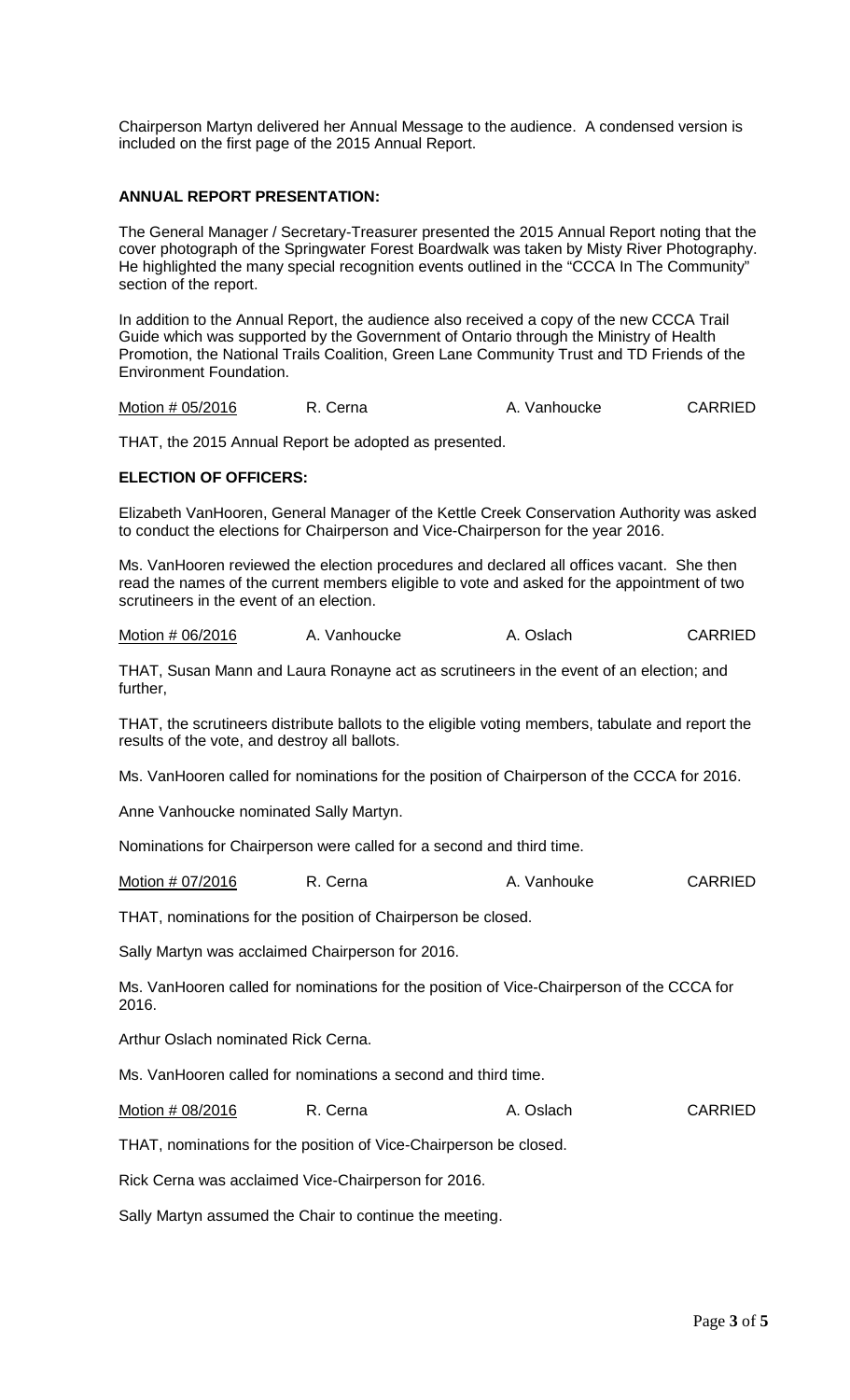## **GUEST SPEAKER:**

Chairperson Martyn called upon Arthur Oslach to introduce Josh Sayers from the Ontario Badgers Program as the Guest Speaker.

Mr. Sayers began his talk by thanking the CCCA for the opportunity to speak at the Annual General Meeting. He provided a very informative PowerPoint presentation on badgers which are related to the Weasel Family. Rare, elusive, and mostly nocturnal, Ontario's badgers are not often seen. They are solitary and nomadic, often wandering over an area much larger than 8,000 hectares in search of groundhogs, chipmunks, mice, skunks and other small animals that they eat. Badgers can travel up to 14 kilometers in one night. Researchers have been successful in equipping ten (10) badgers in this region with radio transmitters to track and map their whereabouts. Badgers are considered to be endangered in Ontario with an estimated population of fewer than 200 in the province.

Josh concluded his presentation by encouraging anyone who may have any sightings of badgers or their burrow sites to contact the Badger Hotline at 1-877-715-9299 or visit their website at [www.ontariobadgers.org.](http://www.ontariobadgers.org/)

Member Oslach thanked Josh for his talk and presented him with a small token of appreciation on behalf of the Conservation Authority.

## **STUDENT SCHOLARSHIP AWARD:**

Member Vanhoucke informed the audience that Taylor Hooghiem had been selected for the 14<sup>th</sup> Annual Catfish Creek Conservation Authority Student Scholarship Award. Unfortunately, Taylor was unable to attend the meeting to accept the Award due to a prior commitment.

## **CONSERVATION AWARD:**

Vice-Chairperson Cerna presented the Conservation Award to Tom Martin and Diane Dubois in recognition of their efforts to restore over three (3) hectares of former developed agricultural land for wetland and wildlife habitat on their 80 hectare farm located in the Municipality of Central Elgin.

Mr. Martin thanked the CCCA and Tony Difazio for his guidance and encouragement to undertake many of the restoration activities on their property.

#### **OTHER BUSINESS:**

| Motion # 09/2016 | A. Vanhoucke | A. Oslach | <b>CARRIED</b> |
|------------------|--------------|-----------|----------------|
|------------------|--------------|-----------|----------------|

THAT, Sally Martyn, Chairperson, Rick Cerna, Vice-Chairperson, and Kim Smale, General Manager / Secretary-Treasurer, be designated as Signing Officers for Authority business in the year 2016; and further,

THAT, Susan Mann, Financial Services Coordinator, be assigned with signing authority for payroll items and utility accounts; and further;

That, the borrowing maximum for 2016 be up to the sum of \$175,000.00.

| Motion # 10/2016<br>A. Oslach | R. Cerna | <b>CARRIED</b> |
|-------------------------------|----------|----------------|
|-------------------------------|----------|----------------|

THAT, the Canadian Imperial Bank of Commerce, Aylmer Branch, be appointed the Authority's banking institution for the year 2016.

Motion # 11/2016 A. Vanhoucke R. Cerna CARRIED

THAT, Steve Gibson, be appointed as the Authority Solicitor for the year 2016 to deal with matters of litigation; and further,

That, Kim Bowsher of Bowsher + Bowsher be appointed to deal with matters of real estate for the year 2016.

| Motion # 12/2016 | A. Oslach | A. Vanhoucke | <b>CARRIED</b> |
|------------------|-----------|--------------|----------------|
|                  |           |              |                |

THAT, Graham Scott Enns LLP Chartered Accountants, be appointed as the Authority's Auditor for the year 2016.